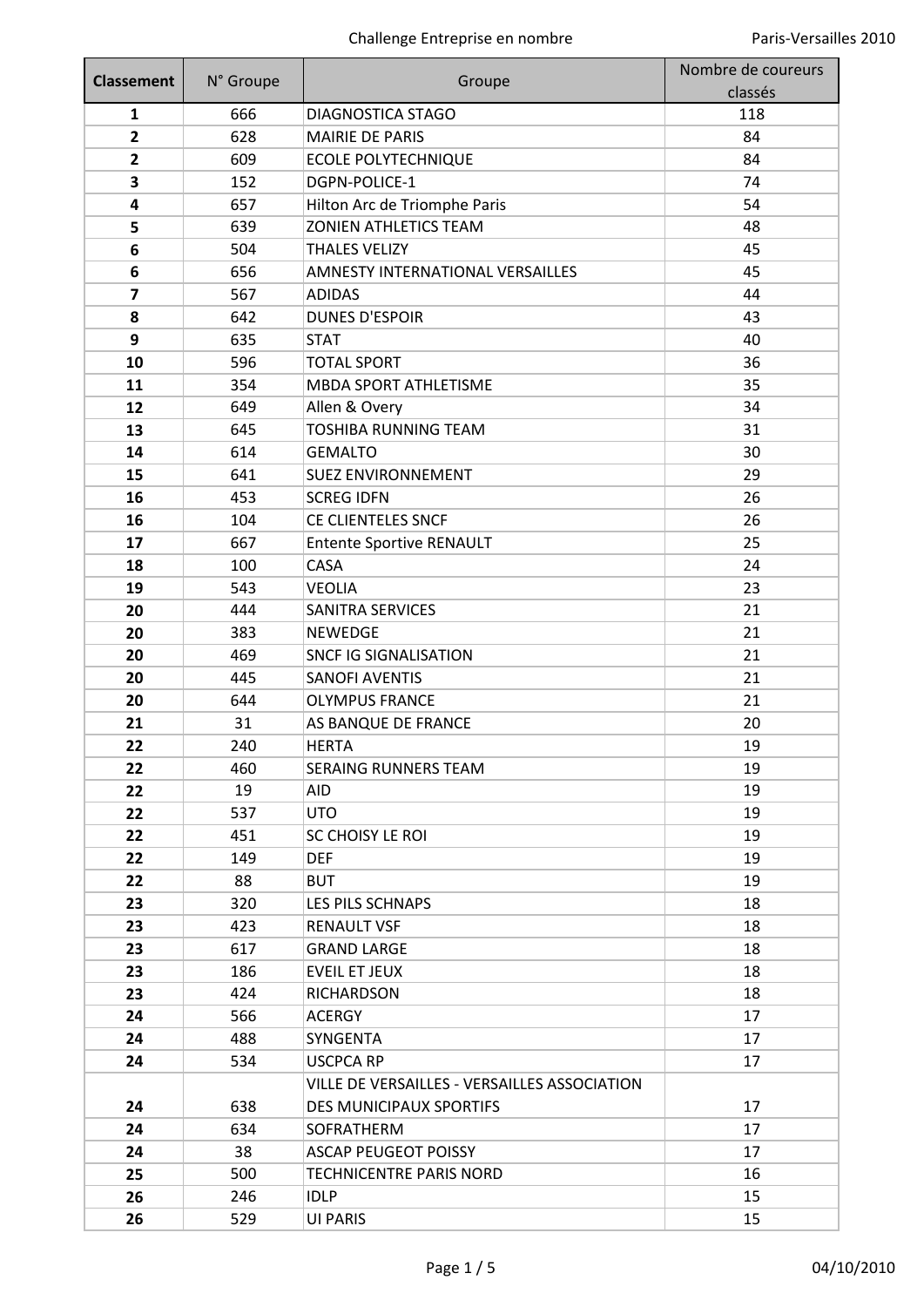| <b>Classement</b> | N° Groupe | Groupe                        | Nombre de coureurs<br>classés |
|-------------------|-----------|-------------------------------|-------------------------------|
| 26                | 466       | <b>SII</b>                    | 15                            |
| 26                | 668       | <b>SORIN CRM</b>              | 15                            |
| 26                | 271       | LA FORME LES FORMES           | 15                            |
| 26                | 620       | <b>INEO TERTIAIRE IDF</b>     | 15                            |
| 26                | 33        | <b>AS CREDIT FONCIER</b>      | 15                            |
| 26                | 102       | <b>CCSC EDF GDF</b>           | 15                            |
| 26                | 659       | POMPIER RAID AVENTURE         | 15                            |
| 27                | 3         | 42 KM 195 LE BLANC            | 14                            |
| 27                | 172       | <b>EADS DS ELANCOURT</b>      | 14                            |
| 27                | 457       | <b>SENNHEISER</b>             | 14                            |
| 27                | 140       | <b>CSC</b>                    | 14                            |
| 27                | 421       | RATP CENTRE BUS POINT DU JOUR | 14                            |
| 27                | 389       | <b>NISSAN</b>                 | 14                            |
| 28                | 181       | <b>EOGN</b>                   | 13                            |
| 28                | 121       | <b>CLAAS TRACTOR</b>          | 13                            |
| 28                | 357       | <b>MEDECINS DU MONDE</b>      | 13                            |
| 28                | 481       | <b>STERIA</b>                 | 13                            |
| 28                | 42        | <b>ASMBOBJ - SAP FRANCE</b>   | 13                            |
| 28                | 363       | <b>MLOZ</b>                   | 13                            |
| 28                | 658       | <b>DANONE</b>                 | 13                            |
| 28                | 157       | <b>DIMENSION DATA FRANCE</b>  | 13                            |
| 28                | 530       | UNILEVER SPORT FRANCE         | 13                            |
| 28                | 349       | <b>MANEI</b>                  | 13                            |
| 28                | 648       | <b>GIACALONE</b>              | 13                            |
| 28                | 18        | AGSE                          | 13                            |
| 28                | 371       | <b>MSV ATHLETISME</b>         | 13                            |
| 29                | 462       | <b>SFMV</b>                   | 12                            |
| 29                | 403       | PARIS-OUEST CONSTRUCTION      | 12                            |
| 29                | 581       | LA PALESTRA                   | 12                            |
| 29                | 91        | <b>CANAL+ RUNNING</b>         | 12                            |
| 29                | 646       | <b>CMPJA de Bouffémont</b>    | 12                            |
| 29                | 118       | <b>CHOK BETON</b>             | 12                            |
| 30                | 44        | <b>ASR ROCHE</b>              | 11                            |
| 30                | 214       | <b>GALERIES LAFAYETTE</b>     | 11                            |
| 30                | 662       | <b>GECINA</b>                 | 11                            |
| 30                | 456       | SEGULA TECHNOLOGIES           | 11                            |
| 30                | 377       | <b>NDS RUNNING</b>            | 11                            |
| 30                | 182       | ERIS                          | 11                            |
| 31                | 578       | <b>GALDERMA INTERNATIONAL</b> | 10                            |
| 31                | 597       | <b>ASCEIDF</b>                | 10                            |
| 31                | 664       | <b>VIVARTE</b>                | 10                            |
| 31                | 262       | <b>JUDO CLUB PLAISIROIS</b>   | 10                            |
| 31                | 655       | <b>FOODS INTERNATIONAL</b>    | 10                            |
| 31                | 107       | CE SGN SQY                    | 10                            |
| 31                | 79        | <b>BOOZ &amp; COMPANY</b>     | 10                            |
| 31                | 23        | ANAS                          | 10                            |
| 31                | 212       | <b>FUJIFILM</b>               | 10                            |
| 31                | 616       | <b>GOELAND AIR FRANCE</b>     | 10                            |
| 31                | 92        | <b>CAP GROUPAMA</b>           | 10                            |
| 32                | 17        | <b>AGRICA</b>                 | 9                             |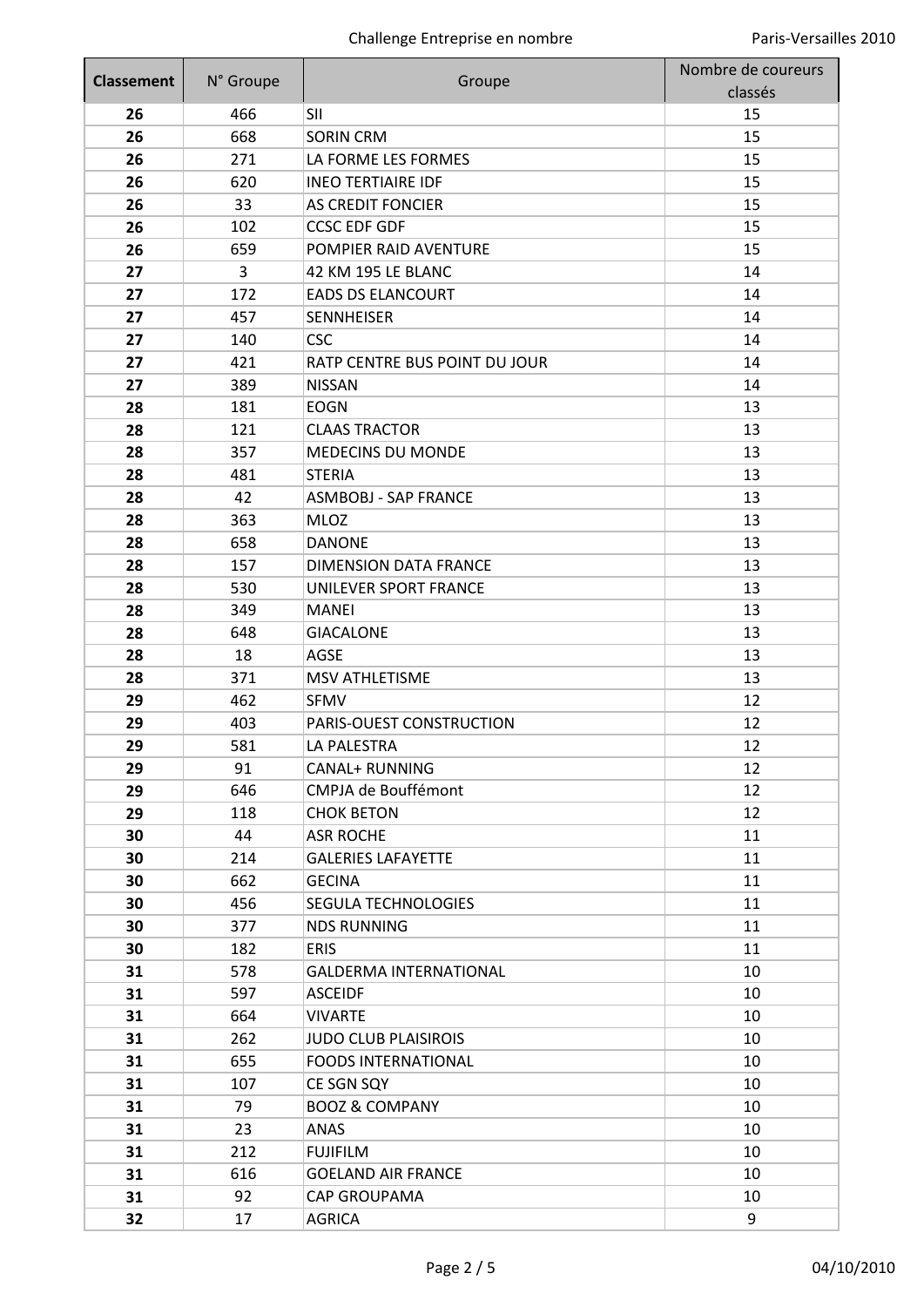| <b>Classement</b> | N° Groupe | Groupe                                       | Nombre de coureurs |
|-------------------|-----------|----------------------------------------------|--------------------|
|                   |           |                                              | classés            |
| 32                | 43        | <b>ASPTT YVELINES</b>                        | 9                  |
| 32                | 56        | <b>BARO</b>                                  | 9                  |
|                   |           |                                              |                    |
| 32                | 323       | LES POUGNES VOLANTES - L'HISTOIRE CONTINUE   | 9                  |
| 32                | 305       | <b>LES DANSEUSES</b>                         | 9                  |
| 32                | 136       | <b>CRC 78</b>                                | 9                  |
| 32                | 144       | <b>DALKIA</b>                                | 9                  |
| 32                | 200       | <b>FCDE FSI</b>                              | 9                  |
| 32                | 90        | CADERAS-MARTIN                               | 9                  |
| 32                | 598       | <b>ASSYSTEM EOS PARIS</b>                    | 9                  |
| 32                | 380       | NESTLÉ FRANCE                                | 9                  |
| 32                | 459       | SEQUANS COMMUNICATIONS                       | 9                  |
| 32                | 570       | <b>ASTRIUM SPORT ATTITUDE</b>                | 9                  |
| 32                | 473       | SP DE CHATO9                                 | 9                  |
| 32                | 637       | <b>VILLE DE VERSAILLES</b>                   | 9                  |
| 32                | 531       | <b>UNIROUTE</b>                              | 9                  |
| 32                | 452       | <b>SCHNEIDER ELECTRIC</b>                    | 9                  |
| 32                | 626       | <b>LIDO DE PARIS</b>                         | 9                  |
| 33                | 521       | <b>TOTAL RUNNING TEAM</b>                    | 8                  |
| 33                | 123       | <b>CLAPHAM MASSIVE</b>                       | 8                  |
| 33                | 109       | CE VISION IT                                 | 8                  |
| 33                | 594       | <b>TERREAL PTN</b>                           | 8                  |
| 33                | 603       | CLINIQUE, BIEN DANS VOTRE PEAU               | 8                  |
| 33                | 661       | <b>CARITAS TEAM</b>                          | 8                  |
| 33                | 395       | <b>OCE DUR</b>                               | 8                  |
|                   |           | Team Running Comité Entreprise Mercedes-Benz |                    |
| 33                | 665       | France                                       | 8                  |
| 33                | 45        | ASS LA D FOULEE                              | 8                  |
| 33                | 438       | RUN FOR FUN TERSCHELLING                     | 8                  |
| 33                | 24        | ANDRA                                        | 8                  |
| 33                | 27        | <b>APSYS</b>                                 | 8                  |
| 33                | 40        | ASCOT                                        | 8                  |
| 34                | 126       | <b>CLIFFORD CHANCE</b>                       | $\overline{7}$     |
| 34                | 187       | <b>EXTERNIS</b>                              | $\overline{7}$     |
| 34                | 180       | <b>ENTENTE 36</b>                            | $\overline{7}$     |
| 34                | 527       | <b>TZIGANE</b>                               | $\overline{7}$     |
| 34                | 11        | <b>ACTELION</b>                              | $\overline{7}$     |
| 34                | 108       | <b>CE THALES</b>                             | $\overline{7}$     |
| 34                | 128       | <b>COCERP</b>                                | $\overline{7}$     |
| 34                | 647       | <b>DEUTSCHE BANK</b>                         | $\overline{7}$     |
| 34                | 63        | <b>BCBG</b>                                  | $\overline{7}$     |
| 34                | 36        | AS SAPEURS POMPIERS AEROPORTS DE PARIS       | $\overline{7}$     |
| 34                | 560       | <b>WONDERBOX</b>                             | $\overline{7}$     |
| 34                | 22        | <b>ALSTOM</b>                                | $\overline{7}$     |
| 34                | 535       | US-DASSAULT-ARGENTEUIL                       | 7                  |
| 34                | 448       | SAPEURS-POMPIERS DE GIF-SUR-YVETTE           | $\overline{7}$     |
| 34                | 227       | <b>GROUPE GORGE</b>                          | $\overline{7}$     |
| 34                | 297       | LES BOUCHONS DE L'ESPOIR                     | $\overline{7}$     |
| 34                | 272       | LA L-TEAM                                    | $\overline{7}$     |
| 34                | 332       | LES TITIS DE GONESSE                         | $\overline{7}$     |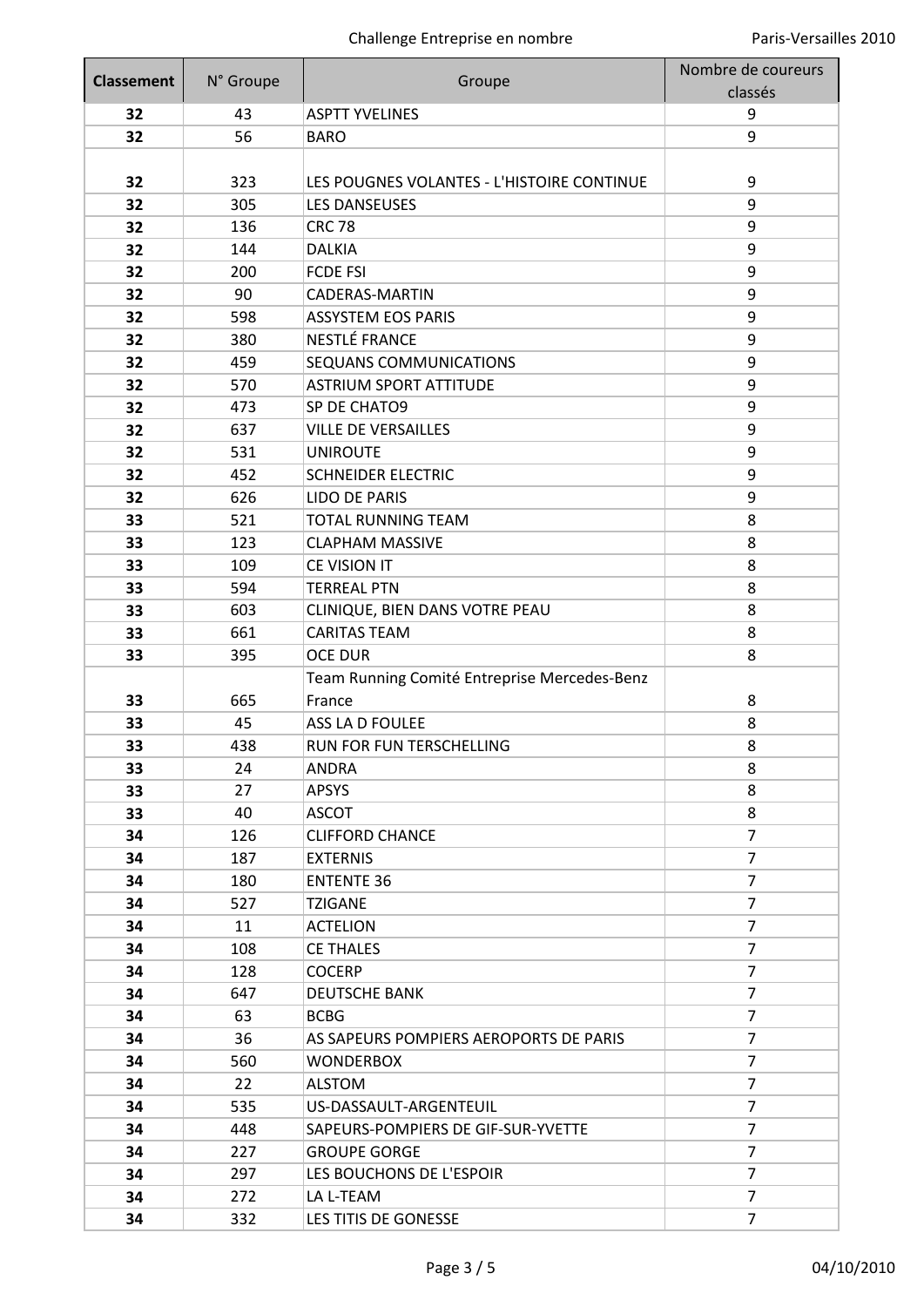| <b>Classement</b> | N° Groupe | Groupe                                | Nombre de coureurs |
|-------------------|-----------|---------------------------------------|--------------------|
|                   |           |                                       | classés            |
| 35                | 465       | <b>SHEARMAN &amp;STERLING LLP</b>     | 6                  |
| 35                | 127       | <b>CLUB OMNISPORT SODERN</b>          | 6                  |
| 35                | 29        | <b>ARGAN</b>                          | 6                  |
| 35                | 463       | <b>SGHERICOURT</b>                    | 6                  |
| 35                | 643       | <b>MEURANT TEAM</b>                   | 6                  |
| 35                | 447       | SAPEURS POMPIERS DE SAVIGNY LE TEMPLE | 6                  |
| 35                | 471       | <b>SOLANN DREAM TEAM</b>              | 6                  |
| 35                | 536       | USMBM COURSE À PIED                   | 6                  |
| 35                | 585       | LES BELGES DU RIAAC & CO              | 6                  |
| 35                | 89        | <b>CABINET DANIEL LEGRAND</b>         | 6                  |
| 35                | 295       | <b>LES AMIS</b>                       | 6                  |
| 35                | 303       | LES COUREURS DU LAC                   | 6                  |
| 35                | 55        | <b>BARDONNUCHES</b>                   | 6                  |
| 35                | 308       | LES FOULÉES DU JEUDI                  | 6                  |
| 35                | 568       | <b>AS SOPEMEA</b>                     | 6                  |
| 35                | 225       | <b>GROTE STEDEN TRIMREIZEN</b>        | 6                  |
| 35                | 208       | FOULEES ATHLETIQUES WASQUEHAL         | 6                  |
| 35                | 193       | <b>FAMILLE LALYS</b>                  | 6                  |
| 35                | 376       | <b>NCR FRANCE</b>                     | 6                  |
| 35                | 484       | <b>STRATORG</b>                       | 6                  |
| 35                | 185       | <b>EURIS</b>                          | 6                  |
| 35                | 487       | <b>STUDECORS</b>                      | 6                  |
| 35                | 249       | <b>INFRAPOLE SUD OUEST FRANCILIEN</b> | 6                  |
| 35                | 16        | AGAP2                                 | 6                  |
| 35                | 542       | <b>VELOX RIO DE JANEIRO</b>           | 6                  |
| 35                | 233       | <b>GUIRY</b>                          | 6                  |
| 35                | 425       | RICOH RUNNING TEAM                    | 6                  |
| 35                | 470       | <b>SNCF RER B</b>                     | 6                  |
| 35                | 177       | <b>E-FRONTECH</b>                     | 6                  |
| 36                | 443       | SAINT-EXUPÉRY                         | 5                  |
| 36                | 41        | <b>ASCT</b>                           | 5                  |
| 36                | 4         | A.P.MOLLER GROUP                      | 5                  |
| 36                | 10        | <b>ACS TECOMAH</b>                    | 5                  |
| 36                | 449       | <b>SAS INSTITUTE</b>                  | 5                  |
| 36                | 331       | LES TICHODROMES DU MONT VALERIEN      | 5                  |
| 36                | 636       | <b>VFSG</b>                           | 5                  |
| 36                | 314       | <b>LES KOUZINS</b>                    | 5                  |
| 36                | 28        | ARCEP                                 | 5                  |
| 36                | 356       | MCKECKNIE RENSHAW SECK                | 5                  |
| 36                | 653       | <b>USCPCA 2</b>                       | 5                  |
| 36                | 32        | AS BMS                                | 5                  |
| 36                | 418       | PROSERPOL-PROJ&EAU                    | 5                  |
| 36                | 277       | LAINE DELAU                           | 5                  |
| 36                | 544       | <b>VERLINGUE</b>                      | 5                  |
| 36                | 203       | <b>FINANCIERE DE L'ECHIQUIER</b>      | 5                  |
| 36                | 475       | SPIECOM                               | 5                  |
| 36                | 218       | <b>GEOCHIMISTES CLAUDICANTS</b>       | 5                  |
| 36                | 503       | THALES COMMUNICATION SA               | 5                  |
| 36                | 178       | <b>ELIOKEM</b>                        | 5                  |
| 36                | 515       | THYSSENKRUPP UGO                      | 5                  |